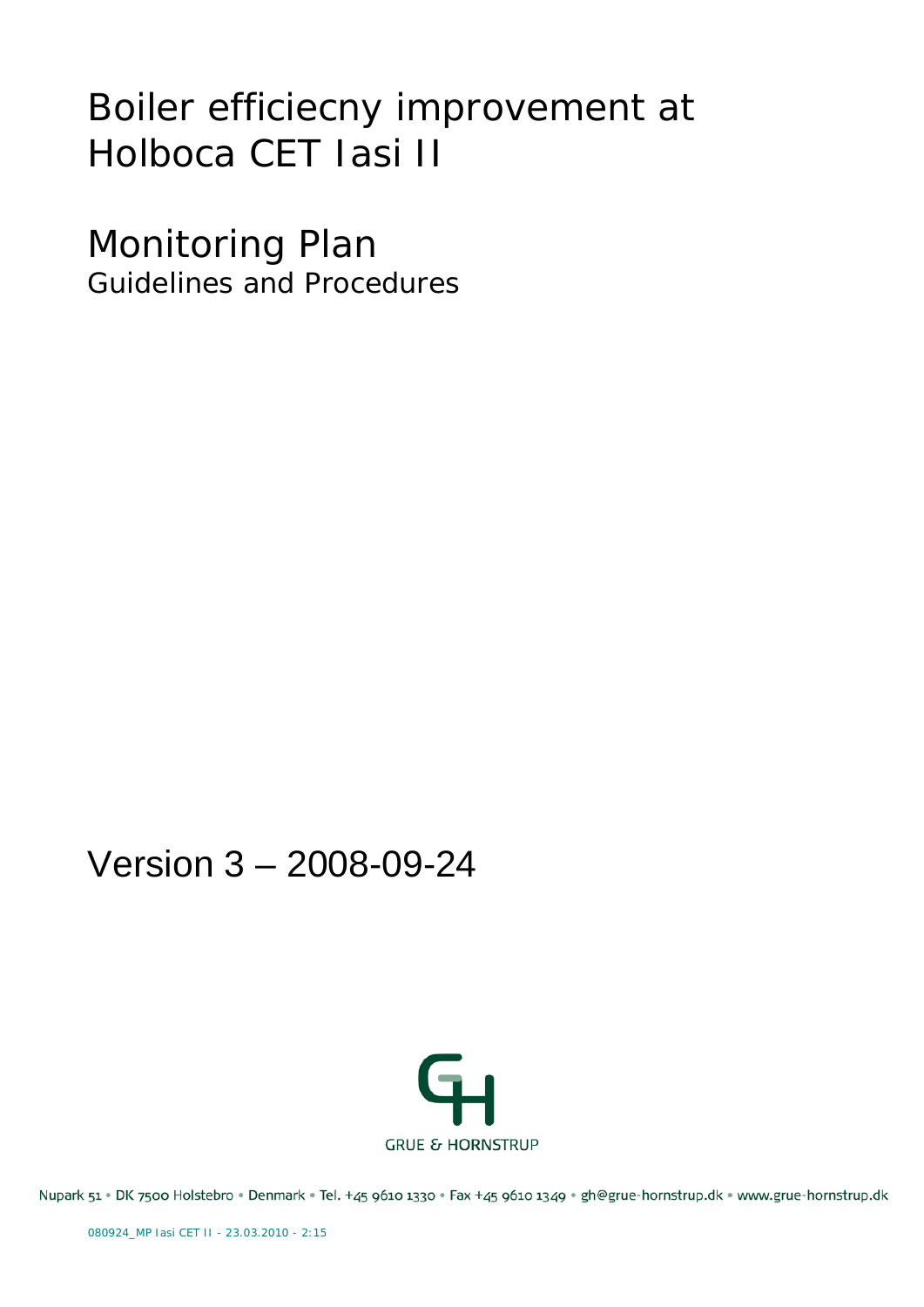# **1. Monitoring Requirements**

# **1.1. Objective of the Monitoring Plan**

The objective of the Monitoring Plan (MP) is to provide a practical framework for the collection and management of performance data in order to monitor and verify the GHG emission reduction generated by the Joint Implementation project, "Boiler efficiency improvement at Holboca CET Iasi II". The project is based on the injection of the liquid chemical named Therma Chem FS 12 into the combustion process of the existing boiler installations in order to increase the thermal efficiency of the boilers and thereby reduce greenhouse gas emissions. Moreover the project encompasses the erection of a new ash handling system for continuous ash removal at the power plant. The MP shall after its validation act as an integrated part of the contractual agreement for  $CO_2$  trading between the Romanian government and the Danish government.

This MP provides for a monitoring methodology for monitoring and estimating GHG emission reduction referring to the baseline approach used. The monitoring methodology comprises the calculation of annual CO<sub>2</sub> emission reductions associated with the reduced fuel consumption at the CET. The methodology shall be used for the entire monitoring period, which is 7 years.

#### **1.2. Requirements for the Monitoring activities**

- 1. Monitoring of the GHG emission reductions generated by the project activity shall be performed by data collection based on the SCADA system and respective measurement devices installed at the CET facility in Holboca.
- 2. Records shall be kept electronically and on paper, until 2014.
- 3. Monitoring reports including the actual GHG emission reductions shall be issued on annual basis in the entire crediting period of 7 years.
- 4. Persons trained in the monitoring procedures shall carry out monitoring of the GHG emission reductions associated with the project activity.
- 5. Based on the monitoring results, the GHG emission reductions shall be calculated and submitted for verification as:
	- AAUs for the period until the end of 2007
	- ERUs for the period between 2008-2012
- 6. A Quality Assurance (QA) system shall be implemented to secure accurate and transparent monitoring of GHG emission reductions.
- 7. The governing language for monitoring records and reports is English.
- 8. The outcome of the MP shall make it possible for a Independent Entity to accredit the AAUs and ERUs generated by the project according to requirements of the Joint Implementation Supervisory Board.
- 9. The monitoring procedures shall follow the guidelines as established by the projects determined Project Design Document and requirements of the Joint Implementation Supervisory Board.
- 10. A draft version of the annual monitoring report shall be submitted to the Romanian government and Danish government or their representatives before issuing the final version. For a time period of seven (7) years the Romanian Government, the Danish Government and the verifier shall annually received the reports presented below.

| <b>Receiver of annual</b><br>reports | Draft version monitoring<br>report | <b>Final version</b><br>monitoring report |
|--------------------------------------|------------------------------------|-------------------------------------------|
| Romanian Government                  | Two $(2)$ copies                   | Two (2) copies                            |
| Danish Government                    | Two $(2)$ copies                   | Two (2) copies                            |
| Verifier                             |                                    | Two (2) copies                            |

<span id="page-1-0"></span>*Table 1: Monitoring report*

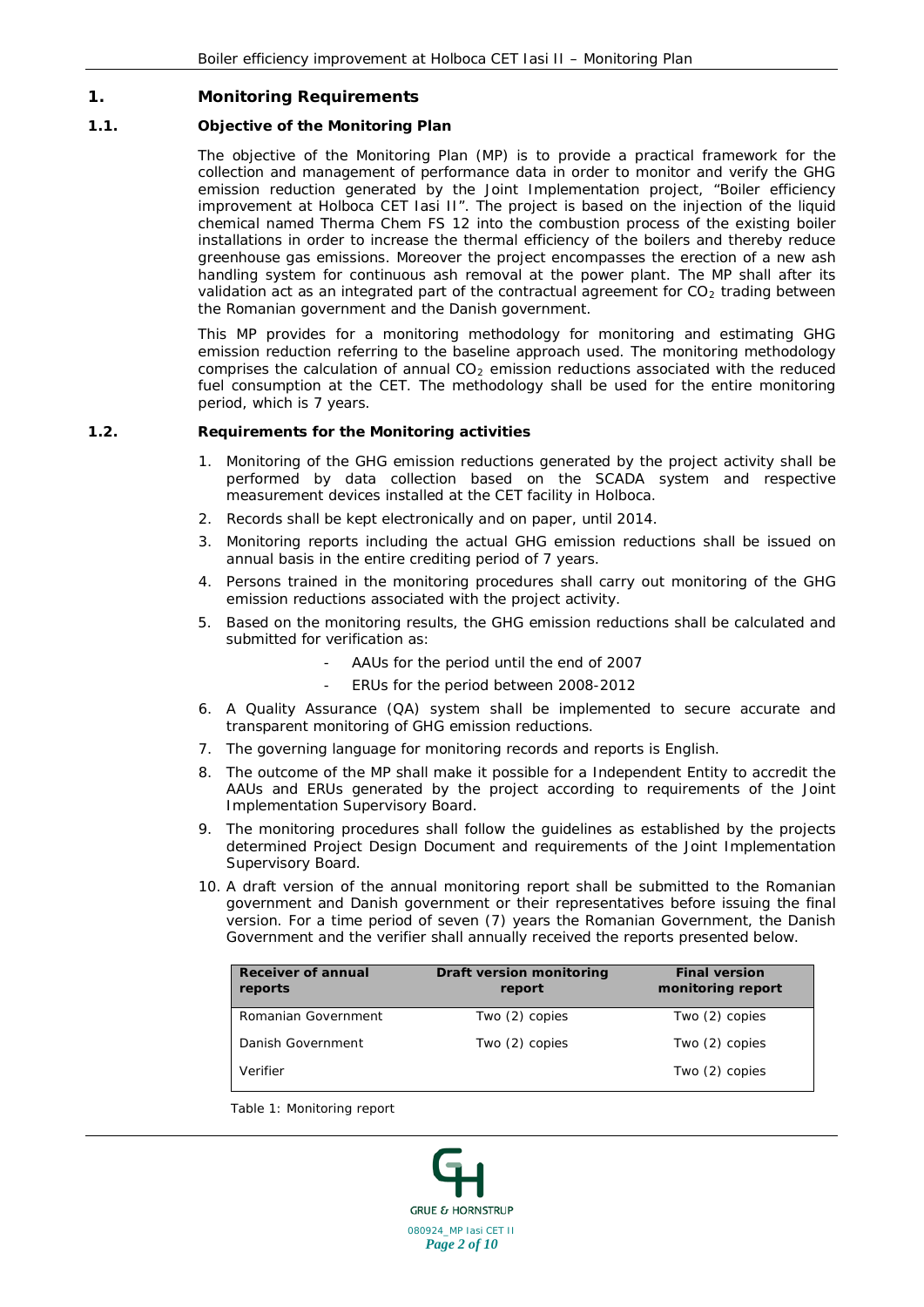11. The monitoring plan may be adjusted during the crediting period, to be in accordance/in compliance with Romanian legislation when and if such legislation will change.

# **1.3. Frequency of Monitoring and Verification Procedures**

The table below illustrates the time schedule for monitoring- and verification procedures.

| Time period and frequency  | <b>Monitoring</b>       | <b>Verification</b>  |
|----------------------------|-------------------------|----------------------|
| MP time period             | Oct. $2006 - Dec. 2012$ | May 2007 - Feb. 2013 |
| First period of monitoring | Oct. 2006 - Apr. 2007   | May 2007             |
| Last period of monitoring  | Oct. – Dec. 2012        | Feb. 2013            |

*Table 2: Time Period for monitoring- and verification procedures*

#### **1.4. Baseline Reference**

#### **1.4.1. Key elements of the baseline**

The baseline methodology is based on the following stepwise approach:

- Step I: Selection of the time duration with the most applicable emission factors per produced ton of steam for the baseline and project
- Step II: Calculation of the total baseline and project emissions by multiplying the corresponding emission factors per produced ton of steam with the total annual steam production
- Step III: The difference between total baseline and total project emissions represent the total emission reductions

The following values are used for developing the baseline:

- Coal consumption [t/day]
- Fuel oil consumption [t/day]
- Steam production [t/day]
- Net calorific value of coal used [kcal/kg]
- Net calorific value of fuel oil used [kcal/kg]
- Crediting period of 7 years [2006-2012]

# **2. Verification and basic assumptions**

The MP provides a practical approach and describes the methodology of how to quantify the project performance in terms of the GHG emission reductions. The monitoring of the GHG emission reductions shall be based on transparent data management and calculation methods.

# **2.1. CO**<sub>2</sub> emission reductions

#### **2.1.1. Basic assumptions**

The MP is based on the basic assumption that the direct CO<sub>2</sub> emission reductions generated by the project activity are equal to the business-as-usual scenario and that this scenario will prevail in the monitoring period.

# **2.1.2. Methodology**

The steps presented below describe the methodology used for calculating the  $CO<sub>2</sub>$ emission reductions generated by the project activity:

**Step I:** The specific type of fossil fuel, the calorific value of the coal (kcal/kg) and fuel oil (kcal/kg) used shall be described. The utility shall conduct on-site analysis

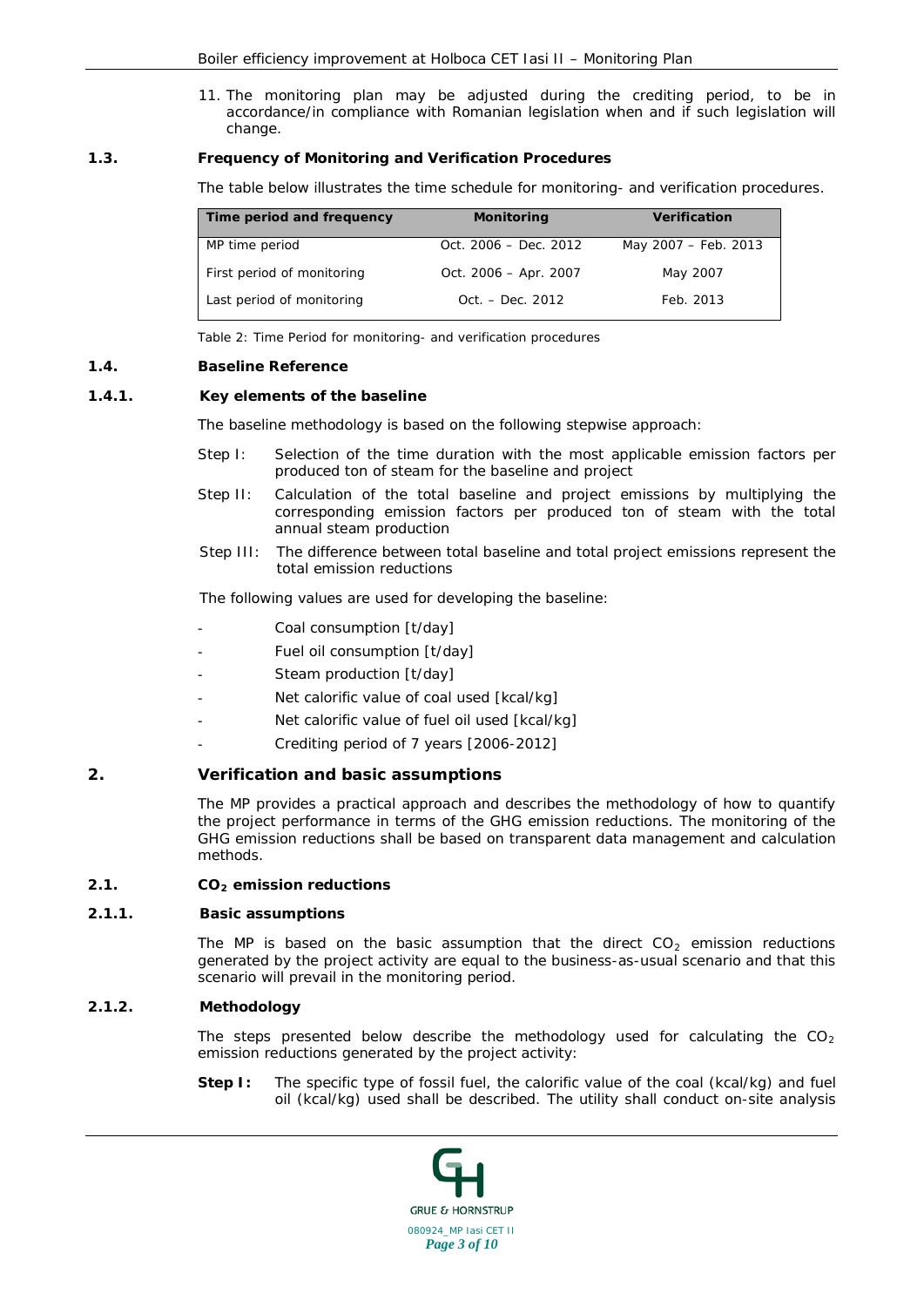or contact the relevant supplier of coal and fuel oil to obtain precise and reliable data.

- **Step II:** The  $CO_2$  emission factor for coal (kg  $CO_2/GJ$ ) and fuel oil (kg  $CO_2/GJ$ ) shall be estimated in accordance with the "Revised 1996 IPCC Guidelines for National Greenhouse Gas Inventories: Reference Manual".
- **Step III:** Estimate the fuel consumption based on the applicable respective procedure on a daily basis based on the recorded hourly average value.
- **Step IV:** Estimate the heat production on a daily basis based on the recorded hourly average value from the SCADA system.

#### **2.2. Environmental and social impacts**

#### **2.2.1. Basic assumptions**

The MP and the corresponding baseline approach is based on the assumption that the introduction of Therma Chem FS 12 into the combustion process, will lead to a reduced fuel consumption at the CET and thereby reduce greenhouse gas emissions.

Another basic assumption is that the project will lead to a decrease of local dust and particle pollution from coal transportation and combustion, improving the health condition for inhabitants of the city and its surroundings.

Local stakeholders can at any time submit comments to the project's environmental- or social impact and important comments and its solution will be included in the annual monitoring report.

#### **2.2.2. Methodology**

Any environmental and social impacts caused by the project will be recorded by local EPAs and described in EPA inspection reports and forms, following the guidelines presented in paragraph [3.1.2](#page-5-0) and [3.1.4.](#page-6-0)

# **2.3. Operation- and monitoring obligation**

This paragraph describes requirements for the collection of key performance parameters necessary to achieve verifiable emission reduction data. This will call for certain operational obligations and data collection obligations to be fulfilled by the CET.

The CET shall take all reasonable actions to optimise the operation of the project activity.

- 1. The CET shall ensure the delivery of coal and fuel oil to the CET in order to guarantee its operation.
- 2. The CET shall as a minimum fulfil the obligations concerning monitoring- and data management which are described in this document, this shall act as an integrated element in the day-to-day management system for the CET facility.
- 3. The CET shall notify the Romanian Government and the Danish Government if the power plant is stopped, or if combustion of fuel and heat production have dropped significantly.
- 4. The CET shall notify the Romanian Government and the Danish Government if implementation of new directives or legislation will affect the operation and the corresponding GHG emission reduction generated by the project "Boiler efficiency improvement at Holboca CET Iasi II".

# **3. Management of the Monitoring Plan**

The table below outlines the data to be collected in order to monitor emissions from the project and how these data will be archived (The table was taken from the Monitoring Plan of the PDD D.1.1.)

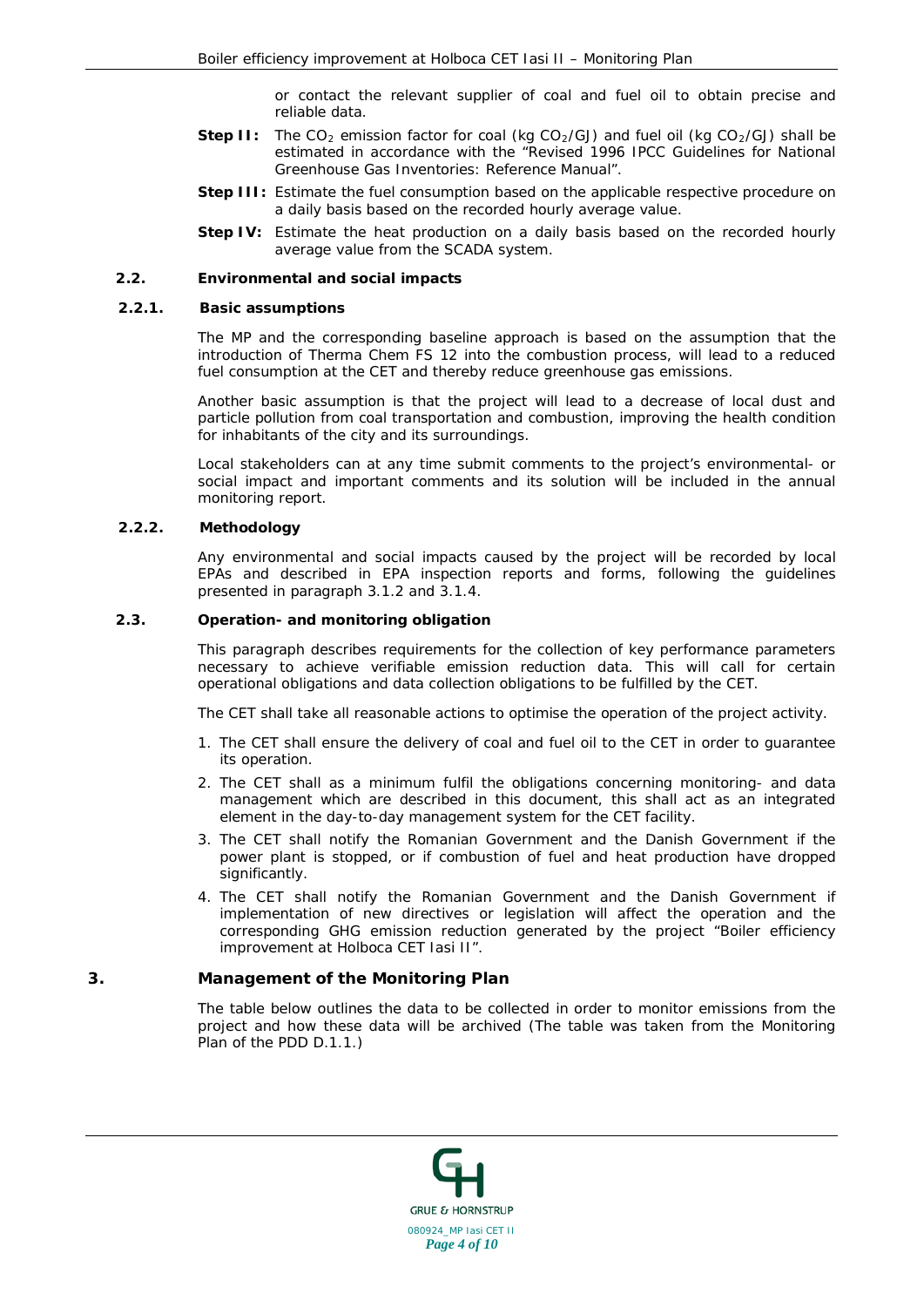| ID number<br>(Please use<br>numbers to<br>ease cross-<br>referencing<br>to $D.2.$ ) | Data<br>variable                                       | Source<br>of data | Data<br>unit | Measured (m),<br>calculated (c),<br>estimated (e) | Recording<br>frequency | Proportion of<br>data to be<br>monitored | How will the<br>data be<br>archived?<br>(electronic/<br>paper) | Comment                                                                                         |
|-------------------------------------------------------------------------------------|--------------------------------------------------------|-------------------|--------------|---------------------------------------------------|------------------------|------------------------------------------|----------------------------------------------------------------|-------------------------------------------------------------------------------------------------|
| $fP_{a,B1}$                                                                         | Quantity<br>of coal<br>consume<br>d in<br>boiler 1     | $\omega$          | tones        | $\mathsf{C}$                                      | per day                | 100%                                     | electronic<br>and paper                                        | Data<br>calculated in<br>accordance<br>with specific<br>procedures<br>and logged for<br>the day |
| $fP_{a,B2}$                                                                         | Quantity<br>of coal<br>consume<br>d in<br>boiler 2     | $\equiv$          | tones        | $\mathsf{C}$                                      | per day                | 100%                                     | electronic<br>and paper                                        | Data<br>calculated in<br>accordance<br>with specific<br>procedures<br>and logged for<br>the day |
| $fP_{b, B1}$                                                                        | Quantity<br>of fuel oil<br>consume<br>d in<br>boiler 1 |                   | tones        | $\mathsf C$                                       | per day                | 100%                                     | electronic<br>and paper                                        | Data<br>calculated in<br>accordance<br>with specific<br>procedures<br>and logged for<br>the day |
| $fP_{b,B2}$                                                                         | Quantity<br>of fuel oil<br>consume<br>d in<br>boiler 2 | $\blacksquare$    | tones        | $\mathsf C$                                       | per day                | 100%                                     | electronic<br>and paper                                        | Data<br>calculated in<br>accordance<br>with specific<br>procedures<br>and logged for<br>the day |
| $qP_{B1}$                                                                           | Quantity<br>of steam<br>produced<br>in boiler<br>1     | $\mathcal{L}$     | tones        | $\mathsf{C}$                                      | per day                | 100%                                     | electronic<br>and paper                                        | Data<br>calculated in<br>accordance<br>with specific<br>procedures<br>and logged for<br>the day |
| $qP_{B2}$                                                                           | Quantity<br>of steam<br>produced<br>in boiler<br>2     | $\blacksquare$    | tones        | $\mathsf{C}$                                      | per day                | 100%                                     | electronic<br>and paper                                        | Data<br>calculated in<br>accordance<br>with specific<br>procedures<br>and logged for<br>the day |
| $CV_a$                                                                              | Calorific<br>value of<br>coal                          | $\equiv$          | kcal/kg      | m                                                 | per day                | 100%                                     | electronic<br>and paper                                        | Based on<br>onsite analysis<br>and billing<br>records                                           |
| $CV_{h}$                                                                            | Calorific<br>value of<br>fuel oil                      | $\blacksquare$    | kcal/kg      | m                                                 | per day                | 100%                                     | electronic<br>and paper                                        | Based on<br>onsite analysis<br>and billing<br>records                                           |

The Management of the MP shall ensure the registration of performance data for verification of the GHG emissions, which verification shall be executed by an Independent Entity as certified by the Joint Implementation Supervisory Board.

# **3.1. Responsibilities**

The management and operation of the CET facility is as mentioned earlier the responsibility of the company operating the CET plant, S.C. CET Iasi S.A.. The CET shall ensure environmental credibility through systematic and accurate performance of monitoring procedures during the entire crediting lifetime of the MP.

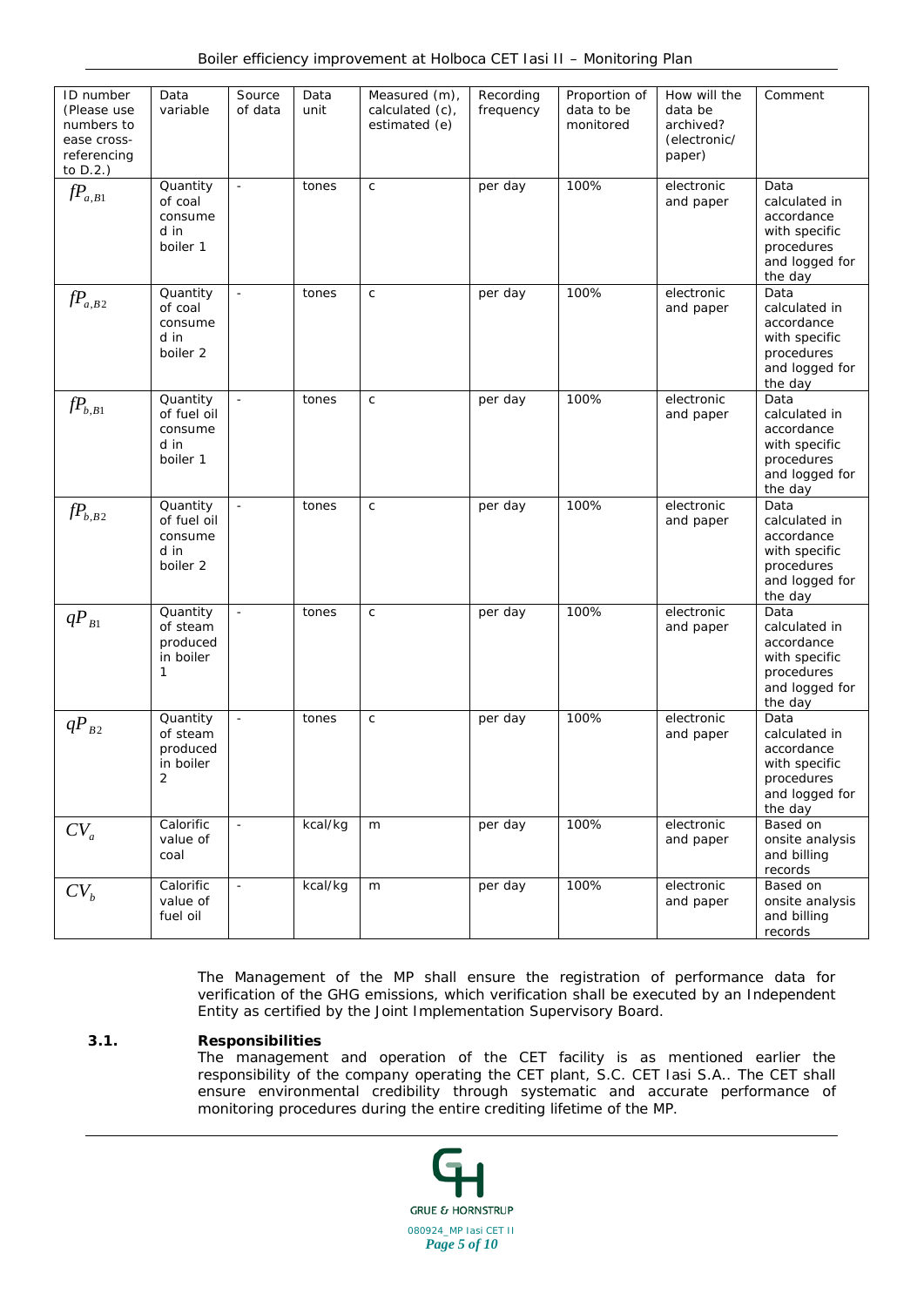The CET is responsible for implementation of the management system according to the guidelines in this MP. The management system shall be based on the guidelines as mentioned in this monitoring plan and standard recording forms.

#### **3.1.1. Data and records handling**

Data handling shall be conducted in a transparent way to secure high quality data recording and data filing. The forms included in the MP shall be used as a protocol for data handling, which as a minimum comprise written recording of all monitoring data and electronic recording and backup. In addition, all reports (monitoring reports, QA reports, verification reports etc.) shall be kept in both written and electronic form (with backup).

Data and information obtained from third parties shall be in writing and confirmed with the stamps and signatures necessary.

Uncertainty related to data handling shall be recorded by the CET and the verifier shall be notified about this, and if necessary monitoring procedures shall be modified according to agreement with the verifier.

**Data recorded in the first three (3) months of the first year of the monitoring period shall be forwarded to the contracted verifier immediately after this threemonth period has passed for identification of possible mistakes or irregularities.**

#### <span id="page-5-0"></span>**3.1.2. Quality Assurance System**

The quality assurance system shall secure that monitoring procedures and requirements are followed. The QA system will not be according to any ISO 9000 or similar standards.

The QA system comprises inspection of the monitoring procedure by an independent third party. It is recommended that the local EPAs will be responsible for this third party activity, but no formal agreement has been made so far. The EPAs are operating as branch offices under the Ministry of Waters and Environment in Bucharest.

The QA-system at the CET will in general focus on the procedures presented below and the QA system shall be in force during the entire crediting and monitoring period.

|                   | QA - Procedure                                                                                                                                                                                                               | Time for<br>inspection                                                                  | Inspection           |
|-------------------|------------------------------------------------------------------------------------------------------------------------------------------------------------------------------------------------------------------------------|-----------------------------------------------------------------------------------------|----------------------|
| 1.0               | <b>Calibration of SCADA system</b>                                                                                                                                                                                           |                                                                                         | CET                  |
| 2.0<br>2.1        | Identification of calorific value of fossil fuels used<br>Description of heat value and if possible chemical<br>composition.<br>coal<br>fuel oil                                                                             | Daily                                                                                   | <b>CET</b>           |
| 2.2               | Suppliers (name, official company registration number,<br>address phone and fax number).                                                                                                                                     |                                                                                         |                      |
| 3.0               | Reading of fuel consumption                                                                                                                                                                                                  | Hourly                                                                                  | <b>CET</b>           |
| 4.0               | Reading of steam production meter                                                                                                                                                                                            | Hourly                                                                                  | <b>CET</b>           |
| 5.0<br>5.1        | Calculation of CO2 and equivalent CO2 emission<br>Calculate the quantity of CO2 emissions using the forms in<br>the annexes.                                                                                                 | One (1) time<br>per year.                                                               | Local EPA            |
| 6.0<br>6.1<br>6.2 | Environmental and social impact<br>Environment impacts (degree of improvements, air quality,<br>sustainability of impact, etc.)<br>Social impact (comfort level in buildings, number of jobs<br>created, new business areas) | One (1) time<br>per year.                                                               | CET and<br>local EPA |
|                   | QA - Procedure                                                                                                                                                                                                               | Time for<br>inspection                                                                  | Inspection           |
| 7,0<br>7.1        | Training of staff members<br>Monitoring procedures                                                                                                                                                                           | Before<br>commissioning<br>of the project<br>and hereafter<br>one (1) time<br>per year. | <b>CET</b>           |

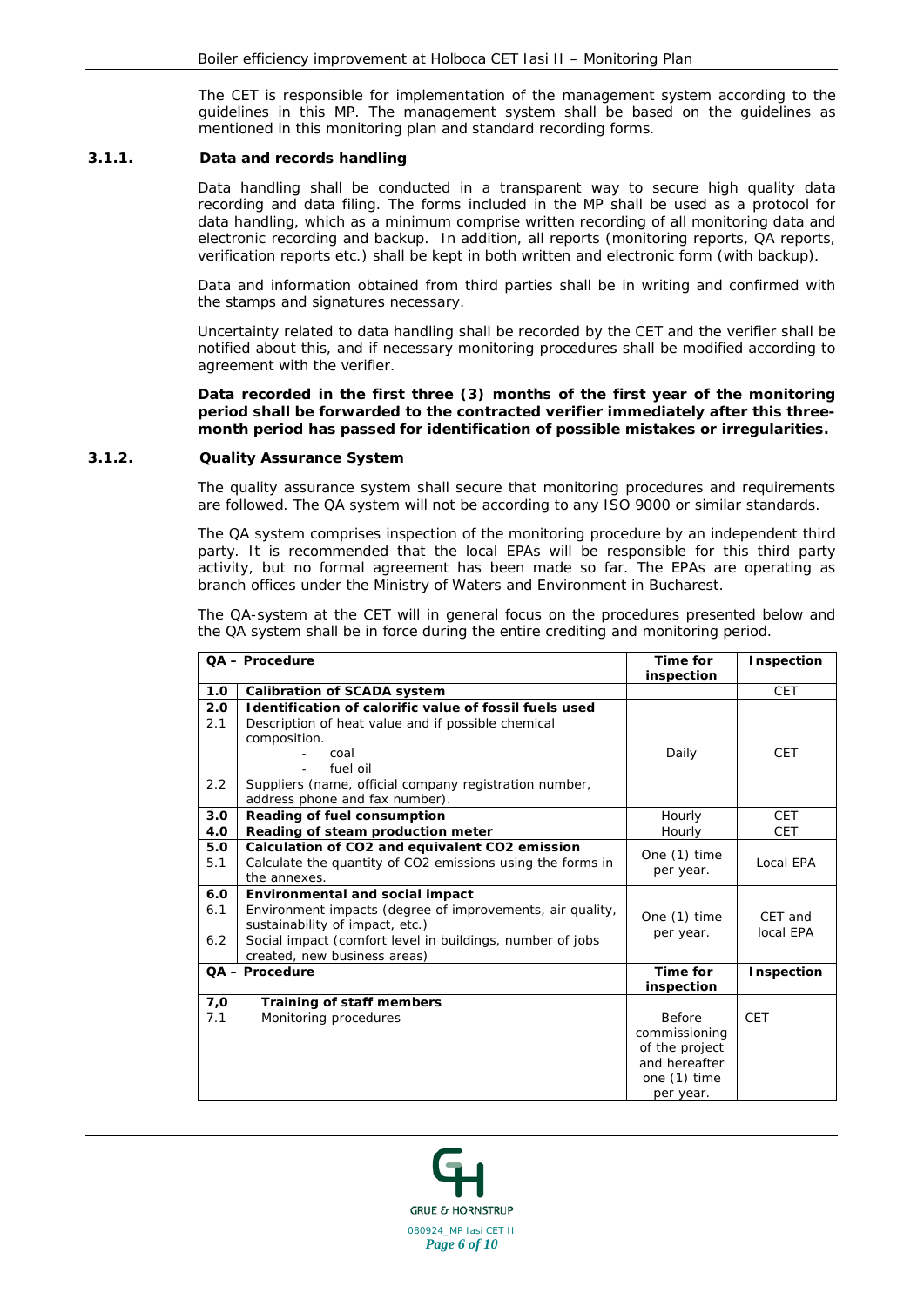The QA system can be changed according to request from the Verifier and the Romanian or Danish Governments.

# **3.1.3. Training of operational staff**

Training of operational staff members shall be conducted before commissioning of the project. Training shall be replicated when the boiler installations are entering into operation to secure full understanding of the monitoring procedures and to secure the highest possible reliability of the monitoring results.

It is the responsibility of the utilities to ensure that the operational staff members receive the necessary training enabling them to fulfil the requirements as specified in the MP. The training described in this MP may be changed according to request from the verifier, the Romanian Government or the Danish Government.

# **Training Procedures (Guidelines)**

|                   | <b>Training Procedures</b>                                                                                                                                                                                                                                   | Time for training and<br>responsibility                                                                                                           |
|-------------------|--------------------------------------------------------------------------------------------------------------------------------------------------------------------------------------------------------------------------------------------------------------|---------------------------------------------------------------------------------------------------------------------------------------------------|
| 1.0<br>1.1        | Review of MP (before commissioning of the project)<br>Objectives of MP<br>Requirements of MP<br>Monitoring methods to be used<br>Data handling and elaboration of annual emission reduction<br>report<br>$QA - system$<br>The role of local EPA and Verifier | Timing:<br>Before the JI project is<br>commissioned.<br>Responsibility:<br>The CET and technology<br>supplier will be responsible<br>for training |
| 2.0<br>2.1        | <b>Characteristics of fossil fuels used</b><br>Characteristics of existing fossil fuels used                                                                                                                                                                 | Timing:<br>Before the JI project is<br>commissioned.<br>Responsibility:<br>The CET will be<br>responsible for training                            |
| 3.0<br>3.1<br>3.3 | Monitoring CO <sub>2</sub> emission reduction<br>Quantity of fuel combusted<br>Filling in forms and calculating CO <sub>2</sub> emission reduction                                                                                                           | Timing<br>Before the JI project is<br>commissioned.<br>Responsibility:<br>The CET will be<br>responsible for training                             |

# <span id="page-6-0"></span>**3.1.4. Instruction of EPAs**

As part of the QA – system the local EPA will frequently visit Holboca CET Iasi II to carry out inspection of the monitoring procedures described in this MP. The local EPA is a public authority under the Romanian Ministry of Waters and Environment responsible for environmental issues related to the local society (county level) like inspection of the wood processing industry, forestry, air quality and wastewater quality.

In this context the EPA shall act as a third party to secure that monitoring procedures are respected as detailed in the MP. Also the EPA as branch offices for the Ministry are in direct contact with Romanian DNA in this project when speaking about emission reduction trading. S.C. CET Iasi S.A. (operator of Holboca CET Iasi II) and other project participants (fx. Romanian Ministry of Waters and Environment) will instruct the EPA in the procedures to be conducted by them.

The EPA will conduct inspections two (2) times every year during the crediting period, and in this way secure that the monitoring procedures at Holboca CET Iasi II are being correctly implemented based on the monitoring forms and the guidelines. Inspection guideline items for an EPA inspection report are listed below.

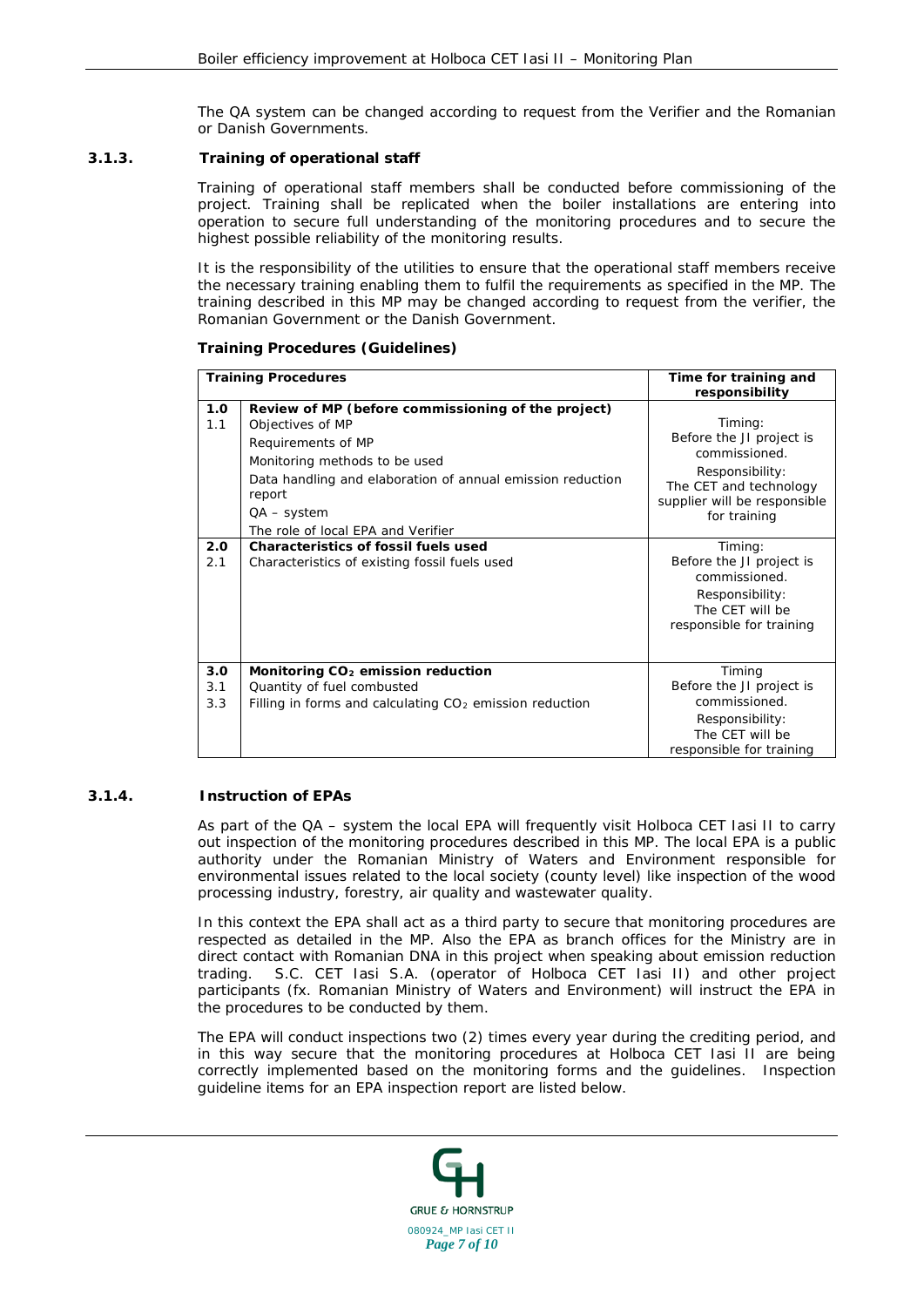# **EPA Inspection Report (guidelines)**

|     | Paragraph (issues)                            | Language         |
|-----|-----------------------------------------------|------------------|
| 1.0 | <b>Basic Information</b>                      |                  |
| 1.1 | Name of Inspection Report                     |                  |
|     | Name of EPA elaborating the inspection report |                  |
|     | Contact name/address/phone/fax                |                  |
|     | Name of JI project owner                      |                  |
|     | Contact name/address/phone/fax                |                  |
|     | Time of inspection                            |                  |
| 2.0 | <b>Fuel Consumption</b>                       |                  |
| 2.1 | Quantities of fuels used                      |                  |
|     | Net calorific value of fuels used             |                  |
|     | Record keeping of data                        |                  |
|     | Calibration of measuring equipment            |                  |
| 3.0 | <b>Steam Production</b>                       |                  |
| 3.1 | Quantities of steam produced                  | Romanian/English |
|     | Record keeping of data                        |                  |
|     | Calibration of measuring equipment            |                  |
| 4.0 | <b>Calculation of CO2 Emission Reductions</b> |                  |
| 4.1 | Steam specific emissions                      |                  |
|     | CO <sub>2</sub> emissions                     |                  |
|     | Record keeping of data                        |                  |
| 4.2 | <b>Emission reductions</b>                    |                  |
| 5.0 | <b>Training</b>                               |                  |
| 6.0 | <b>Environmental and Social Impacts</b>       |                  |
|     |                                               |                  |
| 5.1 | Negative impacts                              |                  |
| 5.2 | Positive impacts                              |                  |
| 7.0 | Observations and comments                     |                  |

# **3.1.5. Monitoring Report**

The CET shall every year during the entire crediting period elaborate the monitoring reports mentioned in paragraph 1.2 [\(Table 1\)](#page-1-0) with the content following the guidelines presented below. The number of monitoring reports per year can be changed according to request of the verifier, the Romanian Government or the Danish Government.

#### **Contents of annual monitoring reports (guidelines)**

|     | Paragraph (issues)                                                                                                                                                                                                                                                        |         |  |
|-----|---------------------------------------------------------------------------------------------------------------------------------------------------------------------------------------------------------------------------------------------------------------------------|---------|--|
| 1.0 | <b>Basic information</b>                                                                                                                                                                                                                                                  | English |  |
| 1.1 | Name of monitoring report<br>Name of owner of the JI project<br>Contact name/address/phone/fax<br>Name of company elaborating the monitoring report<br>Contact name/address/phone/fax<br>Time period for monitoring<br>Name of verifier<br>Contact name/address/phone/fax | English |  |
| 2.0 | <b>Description of Project Performance</b>                                                                                                                                                                                                                                 | English |  |
| 2.1 | Overall description of performance of boiler facilities and operation<br>during the respective period of monitoring.                                                                                                                                                      | English |  |
| 2.2 | Description of performance of the JI project                                                                                                                                                                                                                              | English |  |
| 2.3 | Description of fuels consumption and energy content                                                                                                                                                                                                                       | English |  |

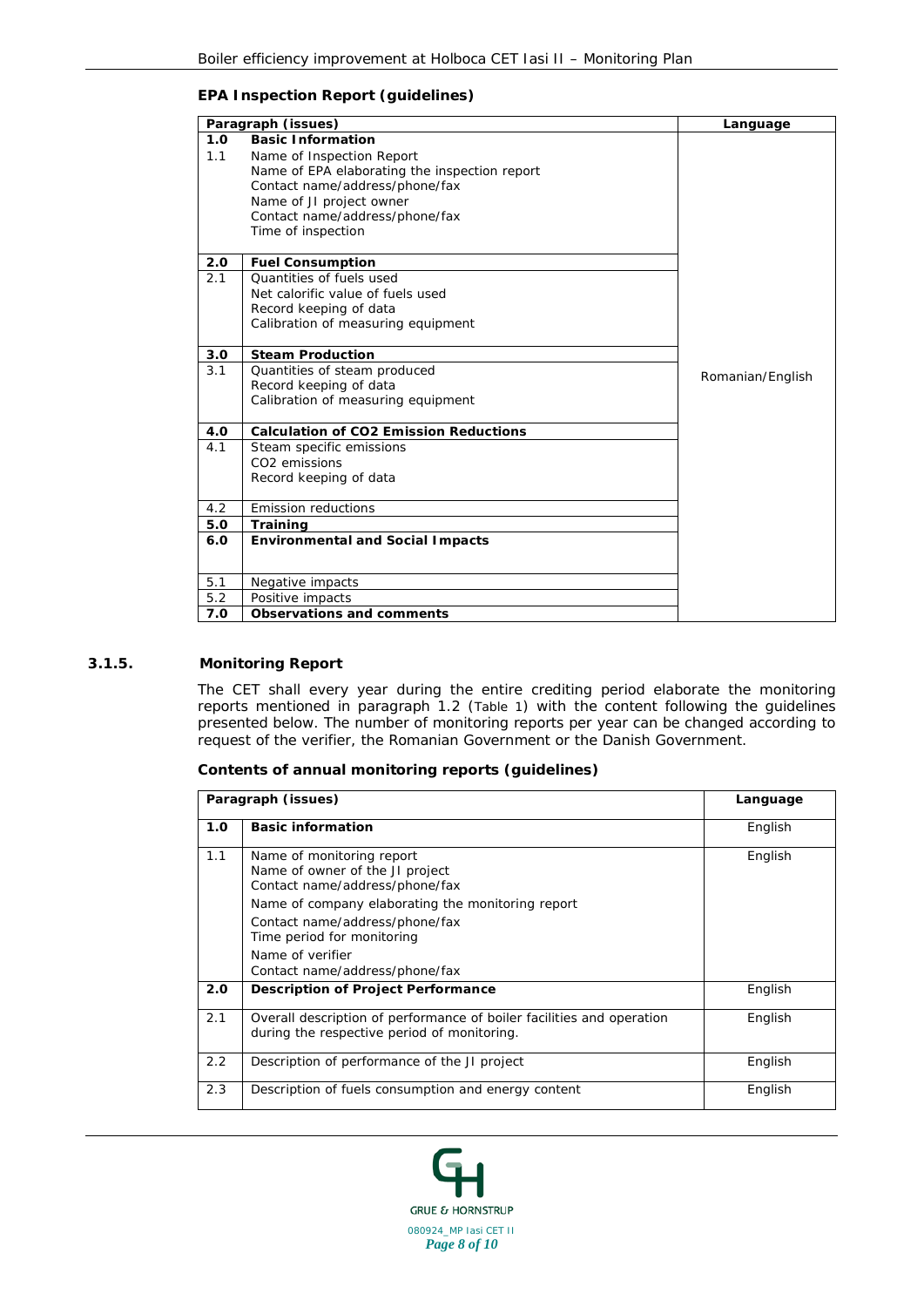| 2.4 | Description of steam production                                                                                         | English |
|-----|-------------------------------------------------------------------------------------------------------------------------|---------|
| 2.5 | Description of CO2 emissions                                                                                            | English |
| 2.6 | Description of CO2 emission reductions                                                                                  | English |
| 3.0 | <b>Monitoring Procedures</b>                                                                                            | English |
| 3.1 | Description of monitoring methods and equipment                                                                         | English |
| 3.2 | Description of adjustments of monitoring methods and equipment                                                          | English |
| 3.2 | Description of training and calibrations                                                                                | English |
| 3.3 | Description of errors                                                                                                   | English |
| 3.4 | Filled in forms (in Annexes)                                                                                            | English |
| 4.0 | <b>Changes in Monitoring Procedures</b>                                                                                 | English |
| 4.1 | Description of changes in operation of the JI project activity                                                          | English |
| 4.2 | Description of changes in the supply of fuels.                                                                          | English |
| 4.3 | Description of changes conducted according to agreement with<br>verifier, Romanian Government and/or Danish Government. | English |

#### **3.1.6. Instruction of operational staff**

The CET is responsible for necessary instruction of the operational staff members enabling them to carry out monitoring procedures according to this MP. The instruction shall be performed before the beginning of each heating season to secure highest possible quality of monitoring activities.

The utilities shall conduct an instruction meeting minimum one (1) month before the beginning of each heating season and before the first monitoring period starts.

#### **3.1.7. Confirmation**

Confirmation of the management procedures and monitoring procedures for carrying out a satisfactory MP must be approved through the determination of an Independent Entity before the project can start generating AAUs and ERUs, respectively.

In addition, monitoring may not officially begin until all the required management procedures and monitoring procedures are in-place. This shall be confirmed by the Project Manager endorsed by the Iasi TPP General Manager stating that aqll conditions have been fulfilled or upon mutual agreement between the CET, Romanian Government, and Danish Government.

#### **Summary - Management of the monitoring plan**

The summary aims to highlight the key elements and responsibilities of the management of the MP.

| Obligations        | <b>CET</b>                                                                                                                                                                                                                                                                                                                      | <b>Verifier</b>                                                                         |
|--------------------|---------------------------------------------------------------------------------------------------------------------------------------------------------------------------------------------------------------------------------------------------------------------------------------------------------------------------------|-----------------------------------------------------------------------------------------|
| <b>MP</b>          | Review of the MP and comments.<br>$\bullet$<br>Review management of monitoring plan.<br>٠<br>Preparation of monitoring procedures.<br>٠<br>Training of staff members performing<br>٠<br>monitoring procedures.<br>Updating of MP if necessary.<br>٠<br>Preparation for data collection, data<br>٠<br>handling and data storing. | Review of MP and comments.<br>Review of management system.<br>٠                         |
| Data<br>Collection | Review of methods and system for data<br>٠<br>collection system including updating of<br>these if necessary.                                                                                                                                                                                                                    | Review of methods and system<br>$\bullet$<br>for data collection including<br>comments. |